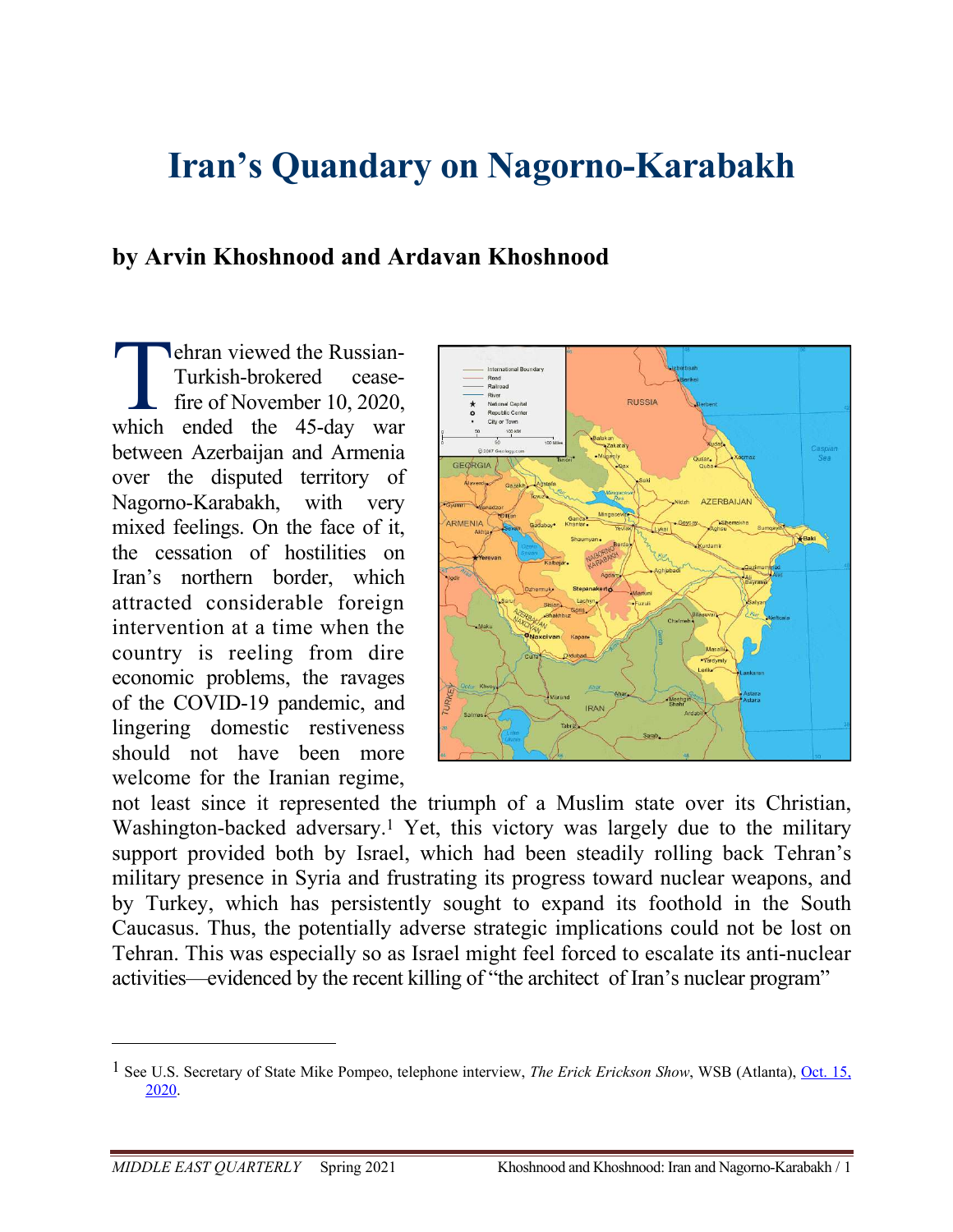Mohsen Fakhrizadeh with the inauguration of a less activist U.S. administration. Does Tehran's behavior indicate a new moderation in its hegemonic goals?

**Iran, the world's only Shiite regime, can hardly turn its back on a Shiite-majority state at war with a Christian enemy.** 

### **Iranian-Azeri Affinity**

There is little doubt where Tehran's heart lies in the Nagorno-Karabakh dispute. While both sides share borders with the Islamic Republic, Azerbaijan is not just a neighboring state but a historic part of Iran usurped by Tsarist Russia in the early nineteenth century. Not only do Azeris and Iranians (especially those of Azeri origin) share longstanding religious, cultural, and historical ties, but the Islamic Republic, as the world's only Shiite regime, can hardly turn its back on a fellow Shiite-majority state at war with a Christian enemy.

Small wonder, therefore, that when Azerbaijan and Armenia fought a six-year war over Nagorno-Karabakh in 1988-94, Tehran had few qualms about throwing its weight behind Baku. President Akbar Hashemi-Rafsanjani identified Armenia as the clear aggressor, and the Iranian regime concluded a \$30 million arms deal with the Azeri government and sent Islamic Revolutionary Guard Corps (IRGC) commanders to Azerbaijan to train the local armed forces. Tehran also allowed Afghan mujahedeen to cross its territory to Azerbaijan to help it defend the strategic Khoda-Afarin dam against Armenian attacks.<sup>2</sup>

At the same time, the Iranians sought to mediate an end to the fighting to no avail. A trilateral Tehran communiqué, signed on May 7, 1992, by the Iranian, Armenian, and Azeri presidents, lasted

only briefly with hostilities resuming within days. Subsequently, Iranian supreme leader Ayatollah Ali Khamenei chastised the Armenians for occupying Nagorno-Karabakh and oppressing its Muslim population.<sup>3</sup> When Azeri president Heydar Aliyev visited Tehran in 1994, Khamenei claimed it a religious duty for the Azeri people to defend their country.<sup>4</sup> Offering a belated explanation of the Iranian conduct during the conflict, a senior protégé of the supreme leader argued that the war had been instigated by the West as a means of undermining the close relations between the Shiite states of Iran and Azerbaijan, which in turn forced Tehran to keep its military support for Baku under wraps so as to deny Washington a pretext to deepen its regional involvement.<sup>5</sup>

### **The Changing Geopolitical Landscape**

The end of the Cold War and the disintegration of the Soviet Union changed the geopolitical equation confronting Tehran in the South Caucasus. Turkey, especially under the reign of Recep Tayyip Erdoğan,

 $\overline{a}$ 

<sup>2</sup> Ayatollah Hashemi-Rafsanjani, *Daily Memoirs*, Aug. 26, 1993, May 13, 1997; *Mashregh News* (Tehran), Sept. 6, 2011; Basij News Agency (Tehran), Apr. 20, 2015.

<sup>3 &</sup>quot;Sokhanrani-e Rahbar-e Enghelab Dar Ejtema-e Azim-e Mardom-e Tabriz," Khamenei.ir, July 27, 1993.

<sup>4 &</sup>quot;Didar-e Aghay-e Heydar Alief Rayis Jomhor-e Azarbaijan Ba Rahbar-e Enghelab," Khamenei.ir, July 2, 1995.

<sup>5</sup> *Tabriz-e Bidar* (Tabriz), Apr. 6, 2016.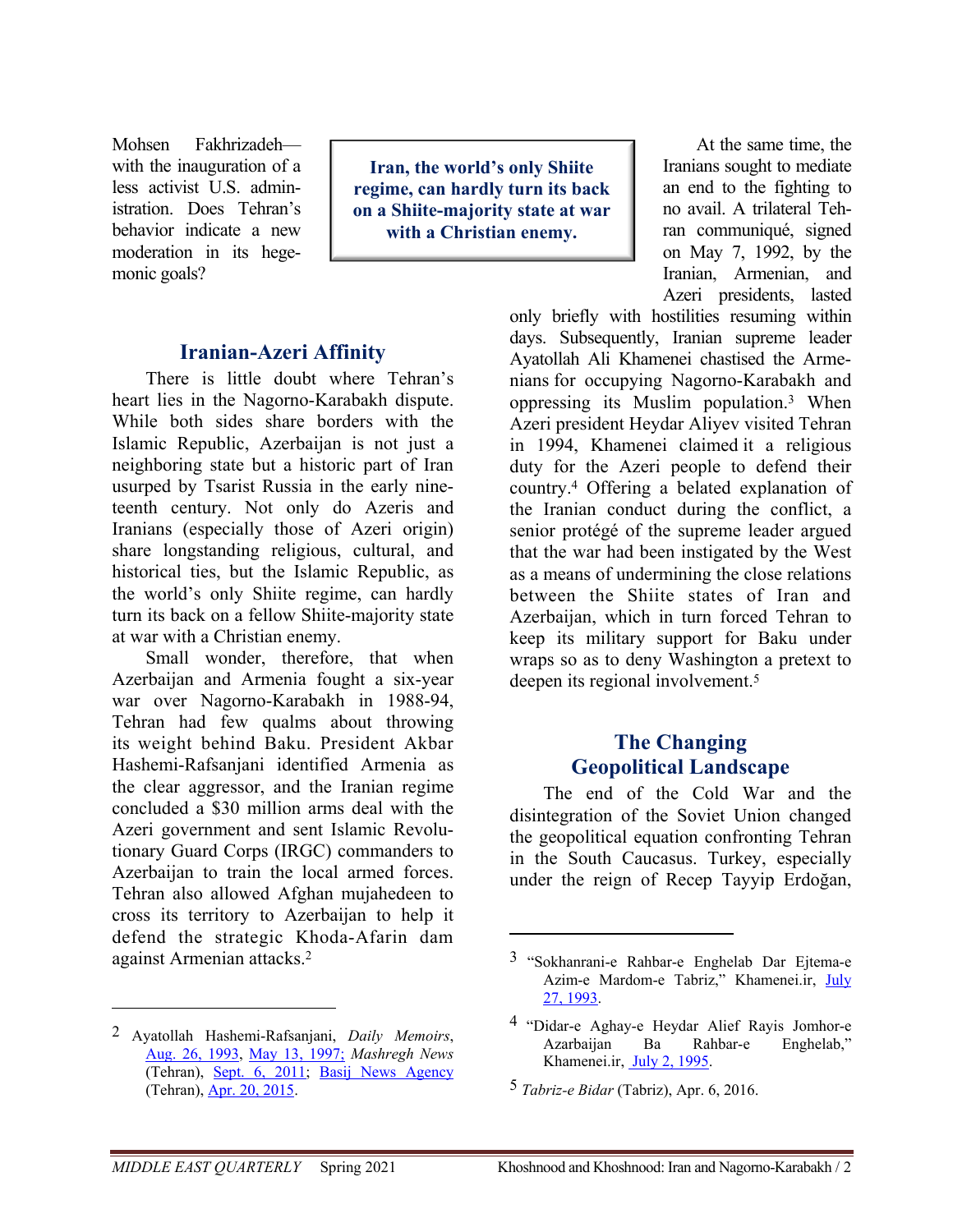sought to fill the void left by Moscow's retreat and viewed Azerbaijan (including the Azeri region in northern Iran) as an avenue for reconnecting with Central Asia's "Turkish peoples" and restoring neo-Ottoman glory. And the new states emerging from the ruins of the Soviet empire adopted independent courses of action that were often anathema to Tehran.

 Following the Soviet demise, not only did the Republic of Azerbaijan opt for a secular path that was diametrically opposed to the theocratic model offered by its Shiite counterpart, but it established close relations with a string of countries deemed hostile by Iran. These ranged from Turkey at a time when Ankara was fostering separatist tendencies in Iran's Azeri provinces; to the European Union, which considered Baku a strategic partner with an important role to play in reducing Europe's dependence on Russian energy resources;<sup>6</sup> to the United States, dubbed the "Great Satan" by the Islamic republic's founding father Ayatollah Khomeini. And while relations with Washington had their ups and downs as successive administrations deferred to the Armenian-American lobby and backed Yerevan in the Nagorno-Karabakh conflict, U.S.-Azeri ties intensified steadily following the establishment of diplomatic relations after Azerbaijan's independence in 1991 with Baku cooperating with NATO within the Partnership for Peace program.<sup>7</sup>



*Azeri soldier in Haditha, Iraq, March 2005. U.S.-Azeri ties intensified following the establishment of diplomatic relations after Azerbaijan's independence in 1991. Azerbaijan supported the U.S.-led military operations in Afghanistan, Iraq, and Kosovo.*

After 9/11, Azerbaijan supported the U.S.-led military operations in Afghanistan, Iraq, and Kosovo, as well as the international sanctions that drove Tehran to sign the 2015 nuclear agreement (JCPOA). When Washington re-imposed sanctions against the Iranian regime in 2018, Baku suspended oil and gas deliveries to Tehran.<sup>8</sup> The Bush, Obama, and Trump administrations reciprocated by extending Azerbaijan a waiver to the 1992 Freedom Support Act, making it possible for

 $\overline{a}$ 

<u>.</u>

<sup>6 &</sup>quot;European Neighbourhood Policy and Enlargement Negotiations, Azerbaijan," European Commission, Brussels, updated Oct. 29, 2019; "Facts and Figures about EU-Azerbaijan Relations," European Commission.

<sup>7 &</sup>quot;Relations with Azerbaijan," North Atlantic Treaty Organization, Brussels, Oct. 21, 2020.

<sup>8</sup> TURAN Information Agency (Baku), Nov. 3, 2018; *Azer News* (Baku), Aug. 3, 2020.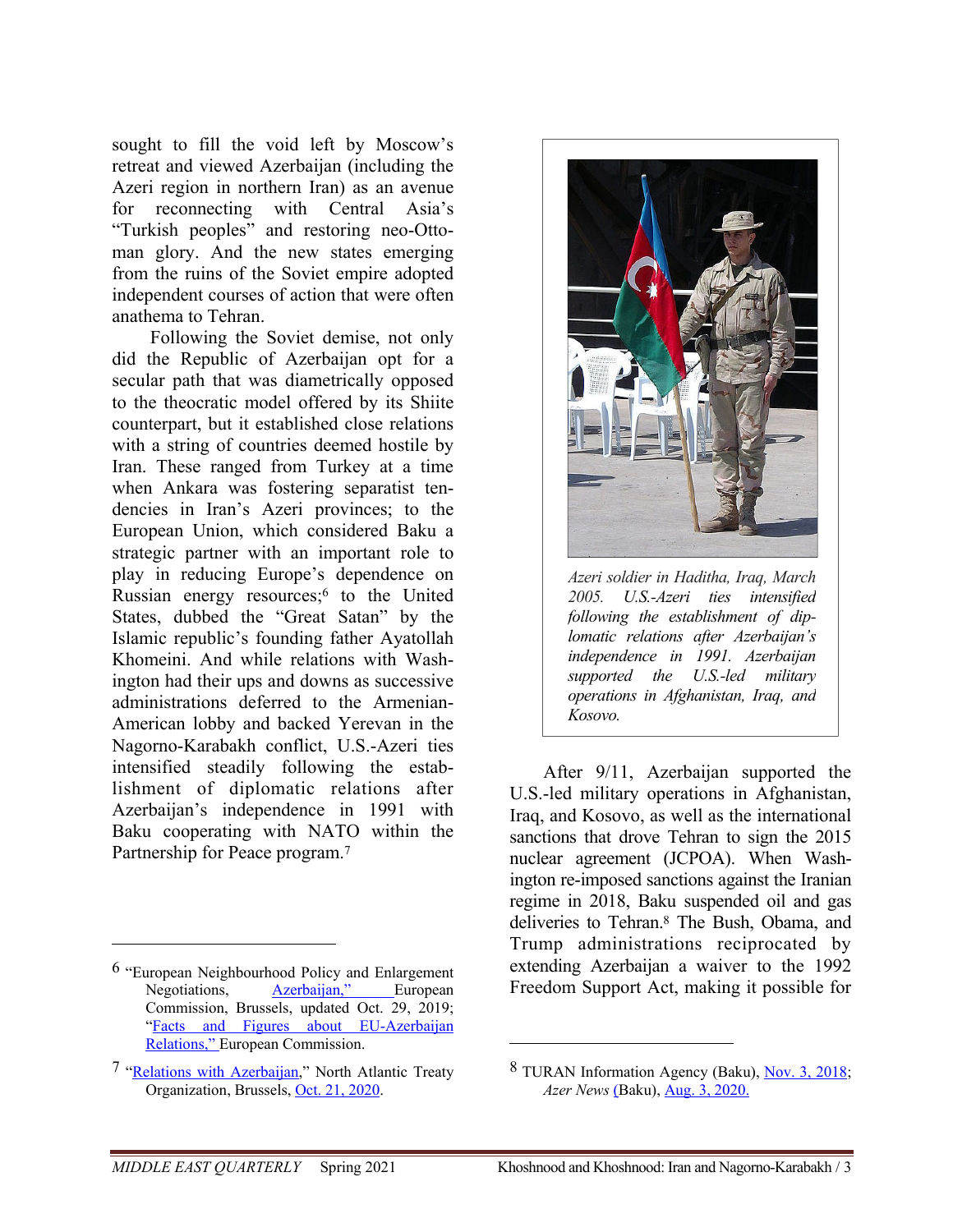Washington to provide Baku with different types of assistance.<sup>9</sup>

But the most galling aspect for Tehran of Azerbaijan's foreign policy was its multifaceted relationship with Israel.

Dissatisfied with its lackluster combat performance in the first Nagorno-Karabakh war despite Iranian support, Baku turned to Jerusalem for arms supplies and military support. The two states established diplomatic relations in 1992, and in subsequent decades, Azerbaijan evolved into one of Israel's foremost Muslim allies, providing some 40 percent of the Jewish state's oil consumption,<sup>10</sup> maintaining close military and intelligence collaboration (parts of which are reportedly directed against the Islamic Republic), $11$  and purchasing vast quantities of Israeli weapons and military hardware, which proved highly instrumental to its successes in the second Nagorno-Karabakh war.<sup>12</sup>

In response, Tehran warmed relations with Armenia as a means of maintaining a balance of power in the South Caucasus. Its

10 *The Jerusalem Post*, July 21, 2020.

l

- <sup>11</sup> Emil Avdaliani, "Defying Geography: The Israel-Azerbaijan Partnership," Begin-Sadat Center for Strategic Studies, Ramat Gan, Perspective Papers, no. 1723, Aug. 31, 2020.
- <sup>12</sup> Galia Lindenstrauss, "Israel-Azerbaijan: Despite the Constraints, a Special Relationship," *Strategic Assessment*, Jan. 2015, pp. 69-79; Alexander Murinson, "The Ties between Israel and Azerbaijan," Begin-Sadat Center for Strategic Studies, Mideast Security and Policy Studies, no. 110, Oct. 26, 2014.

**Azerbaijan became one of Israel's foremost Muslim allies, maintaining close military and intelligence collaboration.** 

l

support for Azerbaijan during the first Nagorno-Karabakh war notwithstanding, Tehran helped Yerevan abort a proposed territorial exchange involving the surrender of Nagorno-Karabakh to

Armenia in return for substantial territory in southern Armenia that would have severed Armenian contiguity with Iran while connecting the autonomous Nakhichevan enclave with the rest of Azerbaijan. In subsequent years, Iranian-Armenian relations deepened significantly with all Iranian presidents from Mohammed Khatami (1997-2005) to Mahmoud Ahmadinejad (2005- 13) to Hassan Rouhani (2013-) visiting Yerevan.13 By 2009, Iranian-Armenian trade had grown to \$200 million, hitting a record \$364 million in 2018 with Iranian exports accounting for \$269 million of the turnover.<sup>14</sup> During a 2019 visit to Tehran by Armenian prime minister Nikol Pashinyan, Khamenei called for the intensification of bilateral economic cooperation,15 a topic that gained special relevance the following year due to the economic deterioration occasioned by the COVID-19 pandemic.<sup>16</sup>

However, there was another geopolitical aspect to the bilateral relationship. With Armenia a member of the Russia-led Collective Security Treaty Organization

- 15 "Didar-e Nokhost Vazir-e Armanestan Ba Rahbare Enghelab," Khamenei.ir, Feb. 27, 2019.
- 16 Tasnim News Agency (Tehran), Apr. 29, 2020.

<sup>9</sup> See "Restriction on assistance to Azerbaijan," S.2532-Freedom Support Act, 102nd Congress (1991-92), Washington, D.C., sec. 907.

<sup>13 &</sup>quot;Bilateral Relations: Iran," Ministry of Foreign Affairs of the Republic of Armenia, Yerevan, Apr. 5, 2019.

<sup>14</sup> *Today.az* (Azerbaijan), Jan. 28, 2010; Islamic Republic News Agency (IRNA, Tehran), Sept. 30, 2019; *Tehran Times*, Jan. 10, 2020.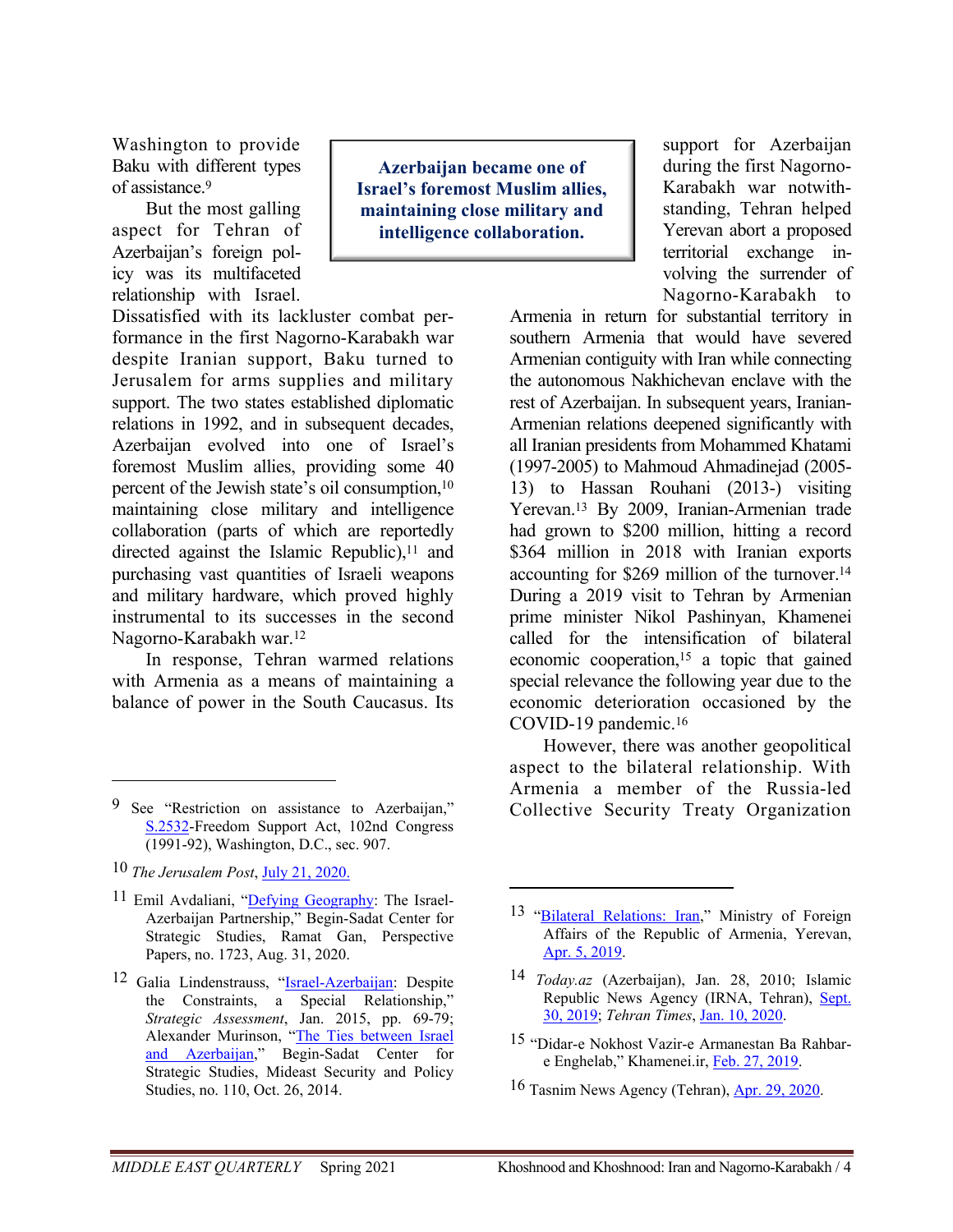(CSTO)—a military alliance also comprising Kazakhstan, Kyrgyzstan, Tajikistan, and Belarus—the "Yerevan connection" gave Tehran an important avenue to Moscow, whose goodwill and support it deemed crucial for maintaining the Central Asian status quo.

#### **An Iranian Conundrum**

Against this backdrop, the outbreak of the Nagorno-Karabakh hostilities on September 27, 2020, could not have been more inopportune for Iran, forcing it to walk a tightrope between two principal yet contradictory sets of interests. On the one hand, supporting Armenia could weaken the position of Tehran's rivals in the South Caucasus—Israel, the United States, and Turkey—while also softening its extremist, anti-Christian image in the West. On the other hand, there was the prospect of denting the steadily improving relations with Ankara (despite their ongoing competition).17 In addition, support for Armenia could kindle domestic protests as Tehran turned its back on Azerbaijan, a fellow Muslim state with which it shared longstanding history. Further, the Islamic Republic risked losing its carefully contrived image as leader of the Muslim world and betraying the bequest of its founding father to "export our revolution throughout the world … until the calls 'there is no god but Allah and Muhammad is the messenger of Allah' are echoed all over the world."<sup>18</sup>

<u>.</u>



*The Iranian ayatollahs adopted an ambiguous policy that sought to placate both sides of the Nagorno-Karabakh conflict. Iranian foreign minister Javad Zarif (above) offered "to provide good offices to enable talks."*

Torn between these opposing pressures, the ayatollahs adopted an ambiguous, at times self-contradictory, policy that sought to placate both sides while seeking a quick end to the fighting.19 "Iran is closely monitoring the alarming violence in Nagorno-Karabakh," tweeted Iranian foreign minister Javad Zarif upon the outbreak of hostilities on September 27. "We call for an immediate end to hostilities and urge dialogue to resolve differences. Our neighbors are our priority and we are ready to provide good offices to enable talks."<sup>20</sup>

The next day, the government's spokesman expressed Tehran's readiness to join Moscow and Ankara in mediating a peaceful

<sup>17</sup> Tamer Badawi, "The Economic Turn in Turkish-Iranian Relations," Carnegie Endowment for International Peace, Washington, D.C., Mar. 12, 2020.

<sup>18</sup> Efraim Karsh, *Islamic Imperialism: A History* (New Haven: Yale University Press, 2006), p. 217.

<sup>19</sup> IRNA, Oct. 13, 2020.

<sup>20</sup> *Iran Daily* (Tehran), Sept. 27, 2020.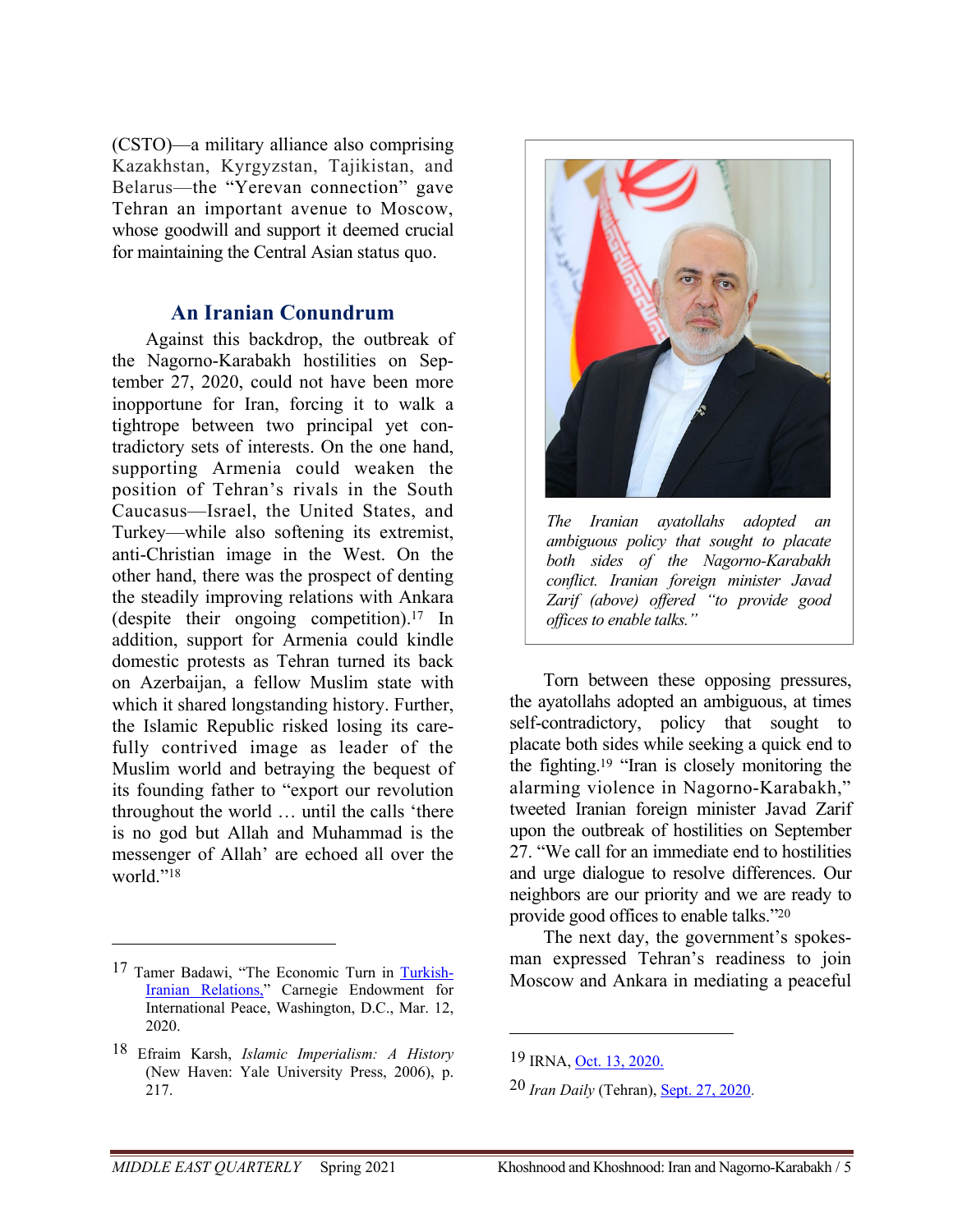solution to the conflict<sup>21</sup> while President Hassan Rouhani urged both sides to stop fighting. When told by Armenian prime minister Pashinyan of the arrival of Turkey-affiliated jihadists in Azerbaijan, in a transparent bid to rally Iranian counter-support, Rouhani said that foreign intervention could only prolong the conflict and complicate the situation.<sup>22</sup> This warning was amplified by the government's spirited denial of social media reports of Iranian arms deliveries to Armenia.<sup>23</sup>

Meanwhile, the regime's official news agency IRNA and the conservative *Kayhan* newspaper, close to Supreme Leader Khamenei, took a neutral stance on the conflict. Limiting themselves to battlefield reports, they noted that both sides accused each other of starting the war, criticized the longstanding failure of the Minsk Group (created in 1994 by the Organization for Security and Cooperation in Europe) to achieve its goal of finding a lasting solution to the Nagorno-Karabakh dispute, and emphasized the Islamic Republic's commitment to a sustainable peace in the South Caucasus.<sup>24</sup>

With the passage of time, however, various factions within the regime took opposing positions on the belligerents with some siding with Azerbaijan and others with Armenia. On September 30, for example, four of Khamenei's representatives in Iranian

<u>.</u>



*Azeri president Ilham Aliyev (right) welcomes incoming Israeli ambassador George Deek, December 25, 2019. Some Iranian news sources portrayed Azerbaijan as a threat to Iran in part because of its close alliance with Israel.*

Azerbaijan issued a statement justifying Baku's "move to recapture the [Nagorno-Karabakh] region" as "completely legal according to the Shari'a and in line with four U.N. Security Council resolutions."25 A somewhat softer version of this position was offered by the supreme leader's international affairs advisor Ali Akbar Velayati. While describing Nagorno-Karabakh as an Azeri "occupied territory" and voicing the Iranian regime's readiness to help Baku reclaim it, he stressed that "the occupied territories should not be liberated at the cost of shedding the blood of the people" and called

<sup>21</sup> Press TV (Tehran), Sept. 29, 2020.

<sup>22 &</sup>quot;Doktor Rohani Dar Goft-e Goo Ba Nokhost Vazir-e Armanestan," President.ir, Sept. 30, 2020; Armenpress News Agency (Yerevan), Sept. 30, 2020; *Iran Daily*, Sept. 30, 2020.

<sup>23</sup> IRNA, Sept. 29, 2020.

<sup>24</sup> Ibid., Sept. 27, 2020, Oct. 4, 2020; *Kayhan* (Tehran), Sept. 27, 2020.

<sup>25</sup> *Radio Farda* (Prague), Oct. 3, 2020.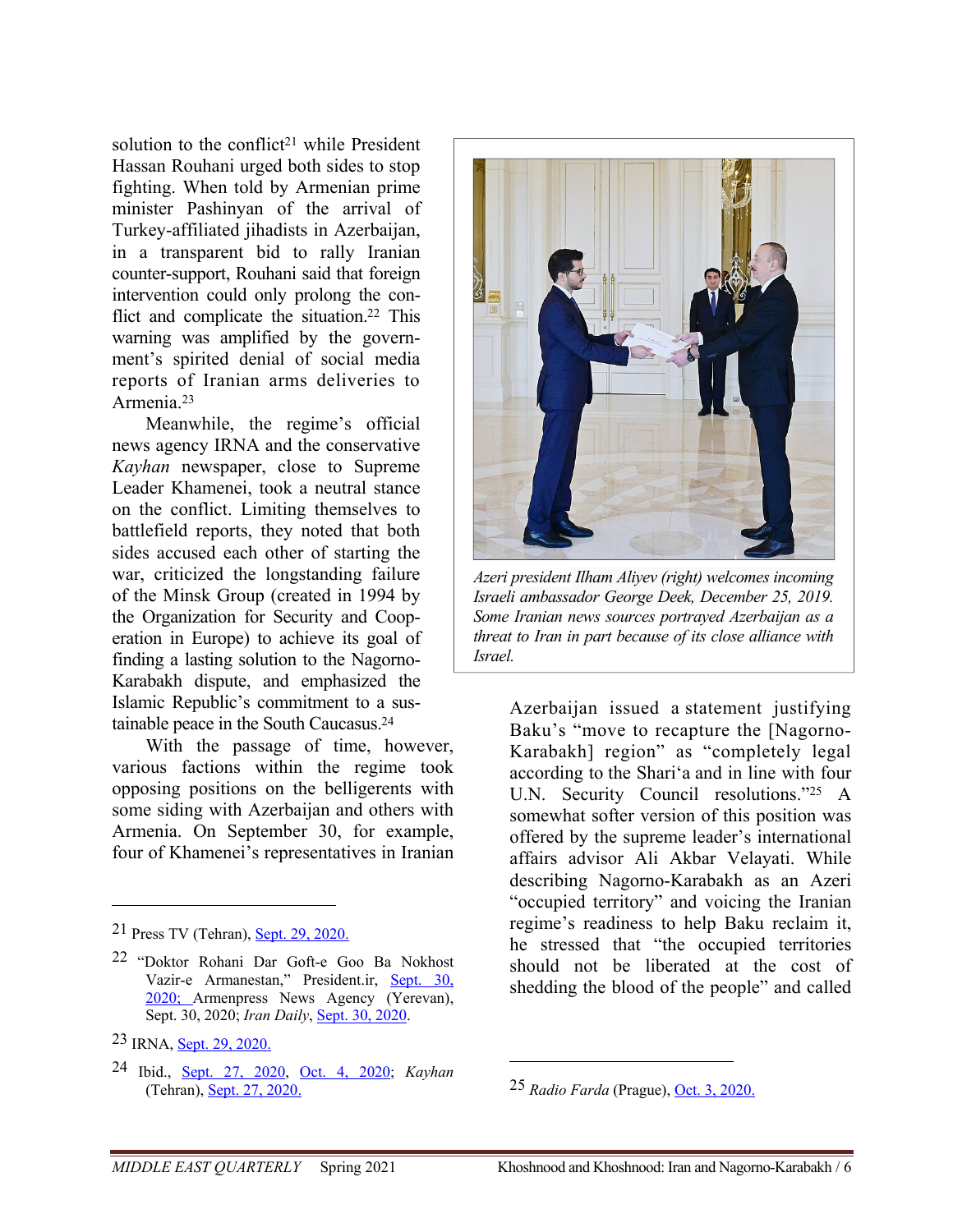on Ankara to work with Tehran to mediate a negotiated settlement.<sup>26</sup>

By contrast, several news outlets associated with the IRGC—albeit no IRGC officials—blamed Baku for the conflict,

**Fars News described the conflagration as an anti-Iranian conspiracy instigated by Israel and the United States.** 

which they described as antithetical to Iranian national interests.27 In a lengthy commentary, for example, *Mashregh News* presented Azerbaijan as a threat to Iran: not merely on account of its close alliance with Israel, which was allowed to use Azeri territory for intelligence and military operations, but because Baku had set its sight on Iran's Azeri provinces. This in turn made Nagorno-Karabakh a vital buffer zone between Iran and Azerbaijan, whose "capture by Aliyev's forces and the terrorists sent by Erdoğan will pose a serious threat to Iran's national security and territorial integrity."<sup>28</sup>

Fars News Agency offered a somewhat less vitriolic indictment, yet blamed Baku for the conflagration, which it described as an anti-Iranian conspiracy instigated by Azerbaijan's Israeli and U.S. allies. In its account, the U.S. embassies in Baku and Yerevan had prior knowledge of the impending crisis and warned American citizens to avoid the region two days before fighting erupted.29 As proof of Israel's culpability, Fars quoted the Armenian president's claim of sustained Israeli military support for Azerbaijan during

the war.30 Another IRGCassociated agency, Tasnim News*,* took a different approach. While blaming Washington and Jerusalem for the conflict and warning all parties against playing into the

hands of these two "Satans," it quoted an Iranian expert who claimed that Azerbaijan had the right to drive Armenia from its "occupied territories."<sup>31</sup>

Given this eagerness to have its cake and eat it, too—to criticize both belligerents while alienating none—it was hardly surprising that Tehran quickly endorsed the various mediation efforts. When on October 10, Moscow managed to broker a ceasefire, Rouhani called Russian president Vladimir Putin to congratulate him on the breakthrough and to offer Tehran's help in transforming it into a lasting settlement.32 For his part, Foreign Minister Zarif tweeted the regime's appreciation for the "constructive efforts of our Russian neighbors" and urged the warring parties "to engage in substantive dialogue based on respect for international law and territorial integrity."33 When the ceasefire broke down within days, the Iranian regime expressed its concern and pleaded for restraint.<sup>34</sup>

In his first public allusion to the conflict on November 3, Khamenei called for an immediate cessation of hostilities while indicating the broad contours of the desired

-

- 28 *Mashregh News*, Oct. 2, 2020.
- 29 Fars News, Sept. 28, 2020 ("Trump's Reaction"); Sept. 28, 2020 ("Yerevan claim"); Sept. 28, 2020 ("Saudi reaction"); Oct. 1, 2020.
- 30 Fars News, Oct. 17, 2020; *Mashregh News*, Oct. 17, 2020.
- 31 Tasnim News, Oct. 3, Oct. 4, 2020.
- 32 *Tehran Times*, Oct. 10, 2020.
- 33 Ibid., Oct. 10, 2020.

 $\overline{a}$ 

34 IRNA, Oct. 12, 2020.

<sup>26</sup> *Kayhan,* Oct. 5, 2020.

<sup>27</sup> *Mashregh News*, **Sept. 27, 2020**; Fars News Agency (Tehran), Oct. 1, 2020, Oct. 3, 2020.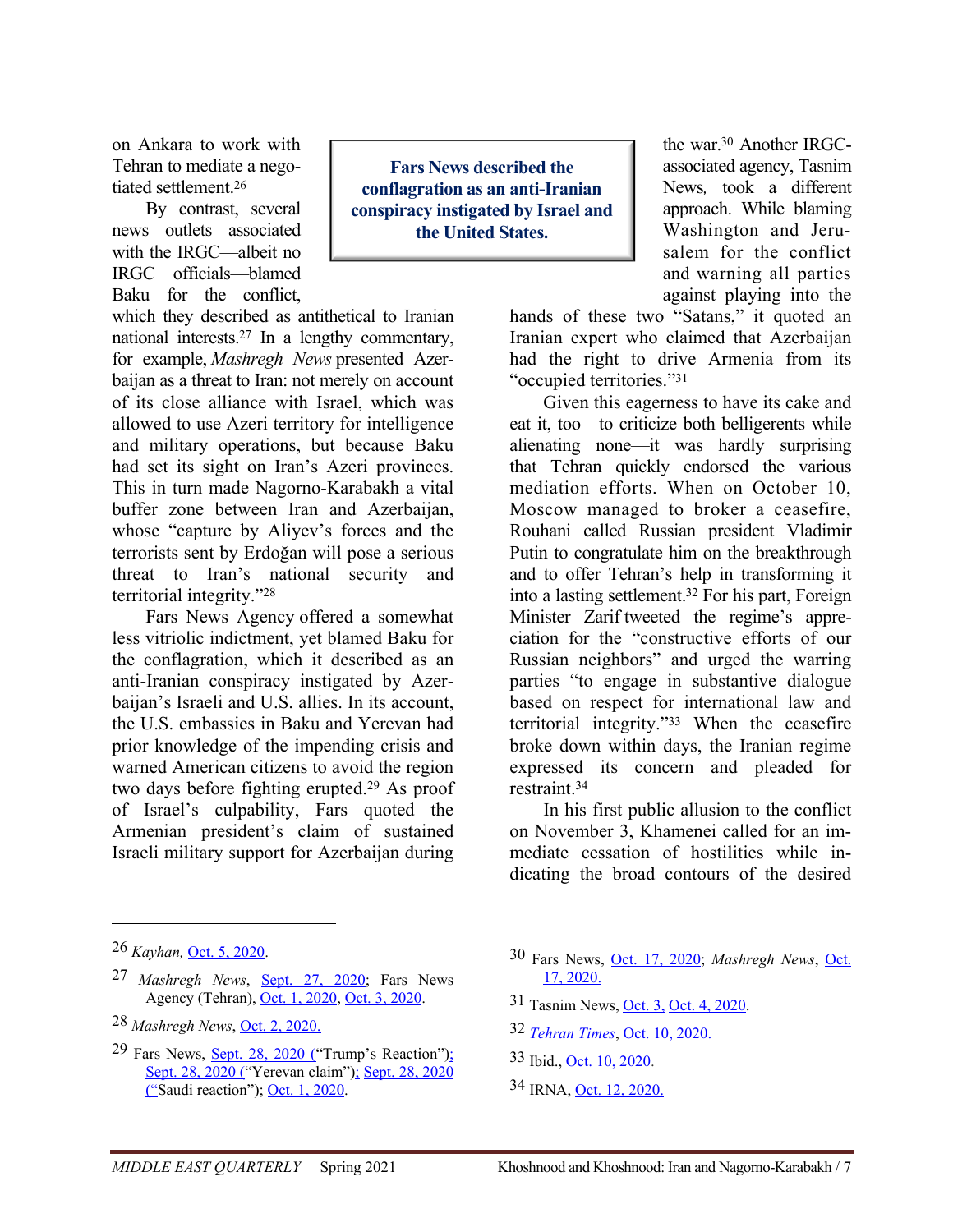peace settlement. "The war between our neighbors, Azerbaijan and Armenia, is a bitter event and must end as soon as possible," he said. "Of course, Azerbaijani land seized by Armenia should

**Ankara was probably the foremost winner of the Nagorno-Karabakh conflict, consolidating its presence in the South Caucasus.** 

sions, and patterns of behavior … External influences, however potent, have played a secondary role, constituting neither the primary force

behind the region's political development nor the main cause of its notorious volatility.<sup>38</sup>

Though backed by Moscow and Washington, with the EU adamant that "the Minsk Group talks were the only way to end violence,"39 Armenia was comprehensively routed by a foe supported by two regional powers. It was the superior weaponry and military training provided by Israel that enabled the Azeri army to defeat its largely Russianarmed adversary, and it was Turkey's mercenaries and air support that helped tilt the scales in Baku's favor. Indeed, Ankara was probably the foremost winner of the conflict, consolidating its presence in the South Caucasus and joining Moscow in monitoring the agreement: the ultimate affront to Armenians given Turkey's continued denial of its World War I Armenian genocide.<sup>40</sup> Putin was thus forced to make the best of a bad situation by forcing his protégé to sign the surrender agreement, triggering an explosion of rage by Armenians against their government, yet paradoxically transforming Moscow's image there from the traitor it was seen during the conflict into a savior that prevented Baku

be freed and the safety of its Armenian residents must be secured."<sup>35</sup>

Small wonder, therefore, that when a week later Russia and Turkey brokered another ceasefire that involved substantial Azeri territorial gains in Nagorno-Karabakh, including the establishment of a land corridor between Nakhichevan and mainland Azerbaijan,36 Tehran offered its unreserved support. "Iran welcomes this agreement, the principles of which were set out in the proposal of the Islamic Republic of Iran, and hopes that it will lead to the establishment of a lasting peace in the Caucasus region," read a Foreign Ministry statement, before expressing the Iranian regime's readiness to contribute to the implementation of the agreement by assisting, among other things, the deployment of Russian peacekeeping forces along the Azeri-Armenian fault line in Nagorno-Karabakh.<sup>37</sup>

#### **Conclusion**

 The second Nagorno-Karabakh war affords further proof of what historian Efraim Karsh calls the "tail wags the dog principle," namely that

> modern Middle Eastern history has been the culmination of longexisting indigenous trends, pas-

- 36 *BBC News* (London), Nov. 10, 2020.
- 37 IRNA, Nov. 10, 2020.

 $\overline{a}$ 

39 *Euobserver* (Brussels), Oct. 8, 2020.

<sup>35</sup> Khamenei.ir, Nov. 3, 2020.

<sup>38</sup> Efraim Karsh, *The Tail Wags the Dog: International Politics and the Middle East* (London: Bloomsbury, 2015), p. 2.

<sup>40</sup> Michael Rubin, "The Problem with the Nagorno-Karabakh Ceasefire Agreement," *The National Interest*, Nov. 10, 2020.